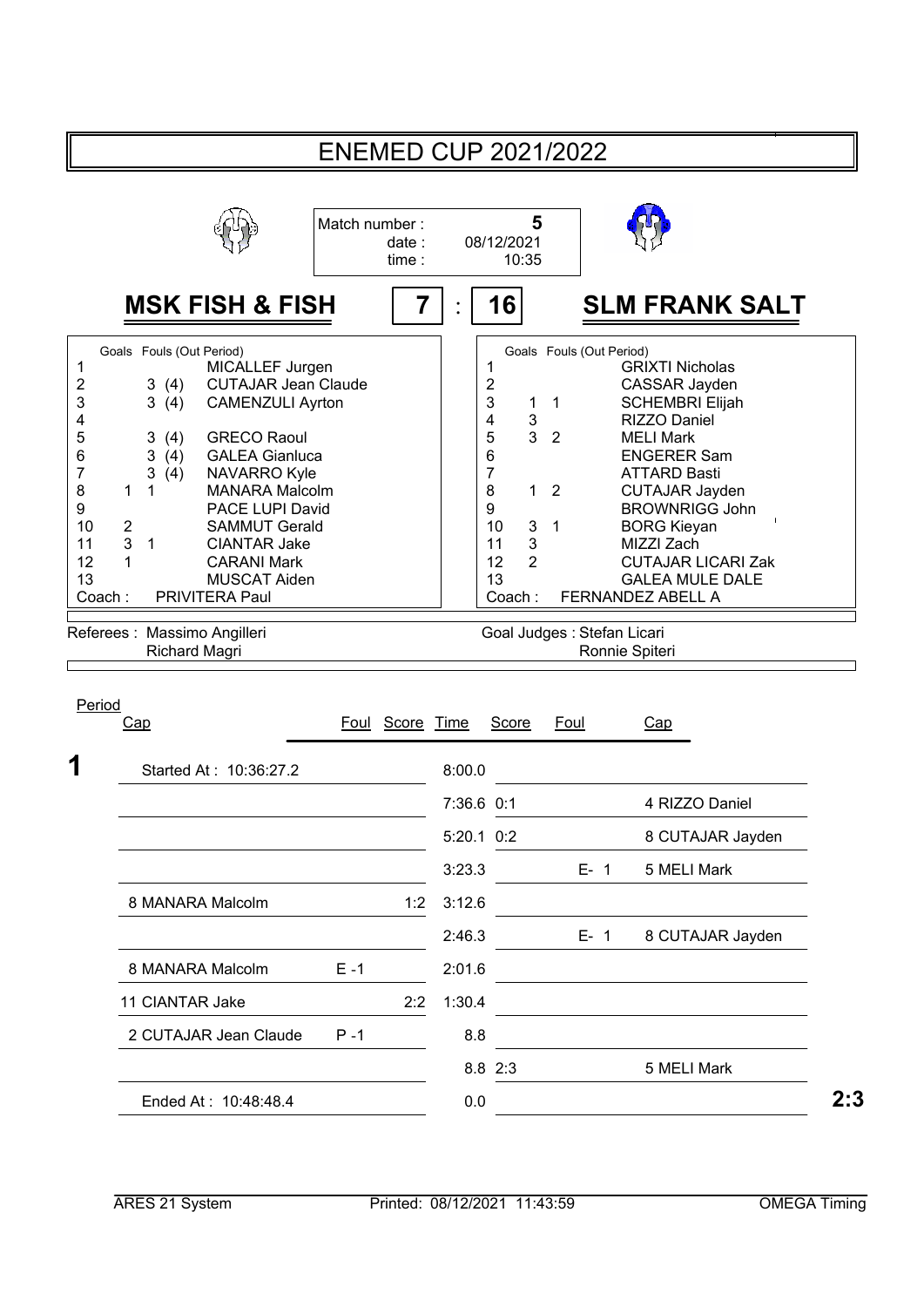| Cap                    |         | Foul Score Time |              | <b>Score</b>   | <b>Foul</b> | Cap                                                                                                                   |
|------------------------|---------|-----------------|--------------|----------------|-------------|-----------------------------------------------------------------------------------------------------------------------|
| Started At: 10:51:20.9 |         |                 | 8:00.0       |                |             |                                                                                                                       |
| 7 NAVARRO Kyle         | $E - 1$ |                 | 6:55.1       |                |             |                                                                                                                       |
|                        |         |                 | 6:42.2 2:4   |                |             | 11 MIZZI Zach                                                                                                         |
|                        |         |                 | 5:36.4       |                | $E-2$       | 8 CUTAJAR Jayden                                                                                                      |
| 5 GRECO Raoul          | $E - 1$ |                 | 5:07.5       |                |             |                                                                                                                       |
|                        |         |                 | 5:02.4 2:5   |                |             | 11 MIZZI Zach                                                                                                         |
| 7 NAVARRO Kyle         | $E - 2$ |                 | 4:19.1       |                |             |                                                                                                                       |
|                        |         |                 | 4:17.0 2:6   |                |             | 5 MELI Mark                                                                                                           |
|                        |         |                 | 3:48.3 2:7   |                |             | 4 RIZZO Daniel                                                                                                        |
| 3 CAMENZULI Ayrton     | $E - 1$ |                 | 2:08.7       |                |             |                                                                                                                       |
|                        |         |                 | 2:07.8 2:8   |                |             | 10 BORG Kieyan                                                                                                        |
|                        |         |                 | $1:42.1$ 2:9 |                |             | 10 BORG Kieyan                                                                                                        |
|                        |         |                 | 1:22.5       |                | $E-1$       | 10 BORG Kieyan                                                                                                        |
| Ended At: 11:04:29.7   |         |                 | 0.0          |                |             | <u>and the second contract of the second contract of the second contract of the second contract of the second con</u> |
| Started At: 11:08:10.4 |         |                 | 8:00.0       |                |             |                                                                                                                       |
|                        |         |                 | 6:37.3 2:10  |                |             | 5 MELI Mark                                                                                                           |
| 2 CUTAJAR Jean Claude  | $E - 2$ |                 | 4:59.2       |                |             |                                                                                                                       |
|                        |         |                 | 4:18.1       |                | $E - 2$     | 5 MELI Mark                                                                                                           |
|                        |         | <b>TIMEOUT</b>  | 4:18.1       |                |             |                                                                                                                       |
| 10 SAMMUT Gerald       |         | 3:10            | 3:56.7       |                |             |                                                                                                                       |
| 6 GALEA Gianluca       | $E - 1$ |                 | 3:38.8       |                |             |                                                                                                                       |
|                        |         |                 | 3:23.3 3:11  |                |             | 10 BORG Kieyan                                                                                                        |
| 3 CAMENZULI Ayrton     | $E - 2$ |                 | 2:28.4       |                |             |                                                                                                                       |
|                        |         |                 |              | 2:28.4 TIMEOUT |             |                                                                                                                       |
|                        |         |                 | 2:10.8 3:12  |                |             | 3 SCHEMBRI Elijah                                                                                                     |
| 6 GALEA Gianluca       | $P - 2$ |                 | 1:35.4       |                |             |                                                                                                                       |
| 11 CIANTAR Jake        | $E - 1$ |                 | 10.6         |                |             |                                                                                                                       |